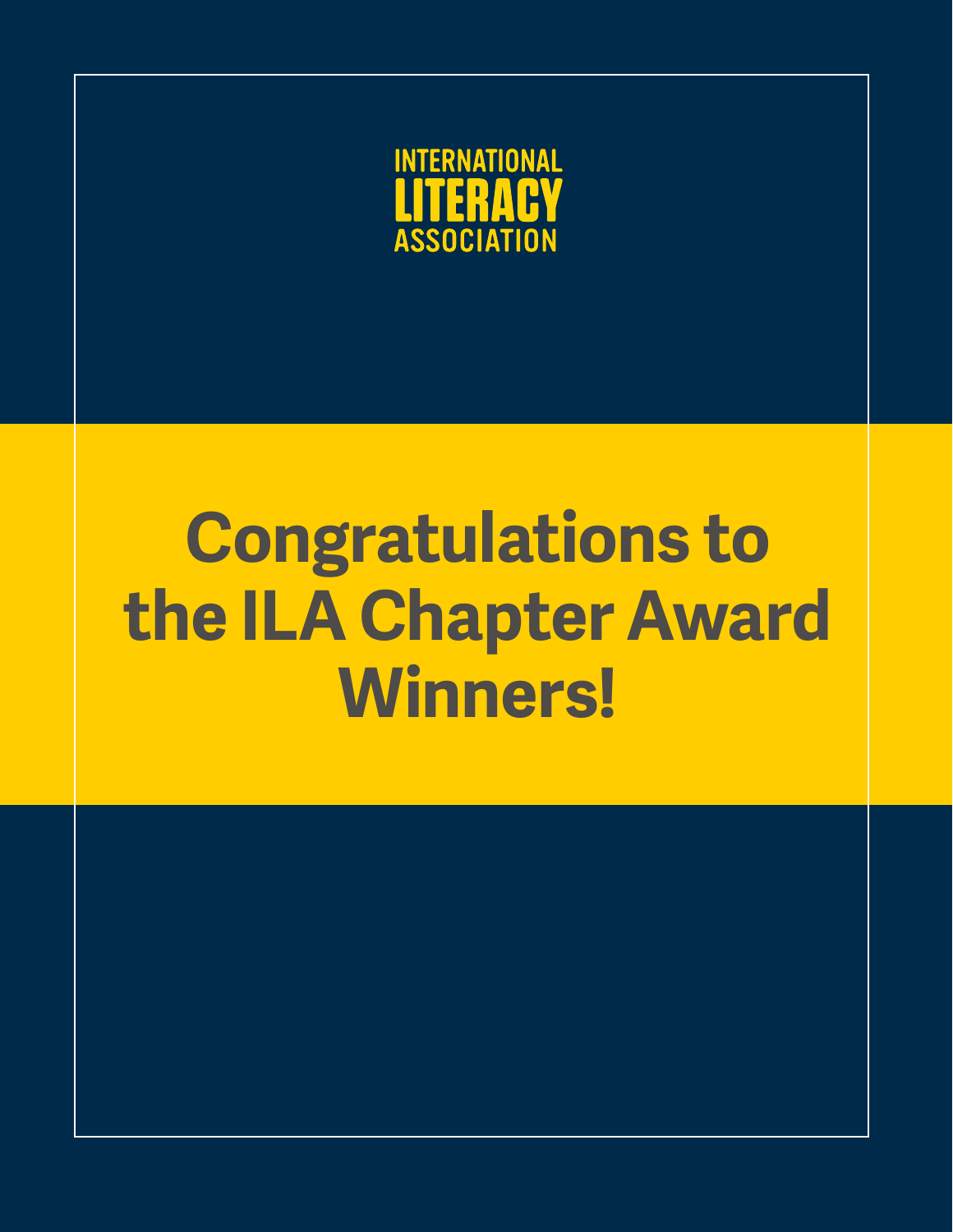# **ILA 2022 CHAPTER AWARDS**

**(based on work completed during the 2020–2021 term)**

# **Advocacy Award**

Presented to those state and provincial chapters that demonstrate how they are working to affect educational policy and legislation through effective advocacy at the local, state/provincial, and/or national levels.

Louisiana Reading Association TALE – Texas Association for Literacy Education

# **Award of Excellence**

Presented to those state and provincial chapters that have distinguished themselves through organizing and implementing a wide range of programs and activities, in their state or province, (1) serve and support chapters and members, (2) contribute to education, and (3) coincide with and support chapters ILA's programs and goals. Award of Excellence winners are listed in alphabetical order by state or province.

\*The number designates the total number of years Award of Excellence status has been achieved.

Alabama Literacy Association – Year 33 Arkansas Literacy Association – Year 35 Iowa Reading Association – Year 31 Kentucky Reading Association – Year 22 Keystone State Literacy Association – Year 34 Literacy Association of Tennessee – Year 27

Missouri Literacy Association – Year 30 Montana State Literacy Association – Year 35 New York State Reading Association – Year 34 North Dakota Literacy Association – Year 28 Palmetto State Literacy Association – Year 37 Virginia State Literacy Association – Year 31